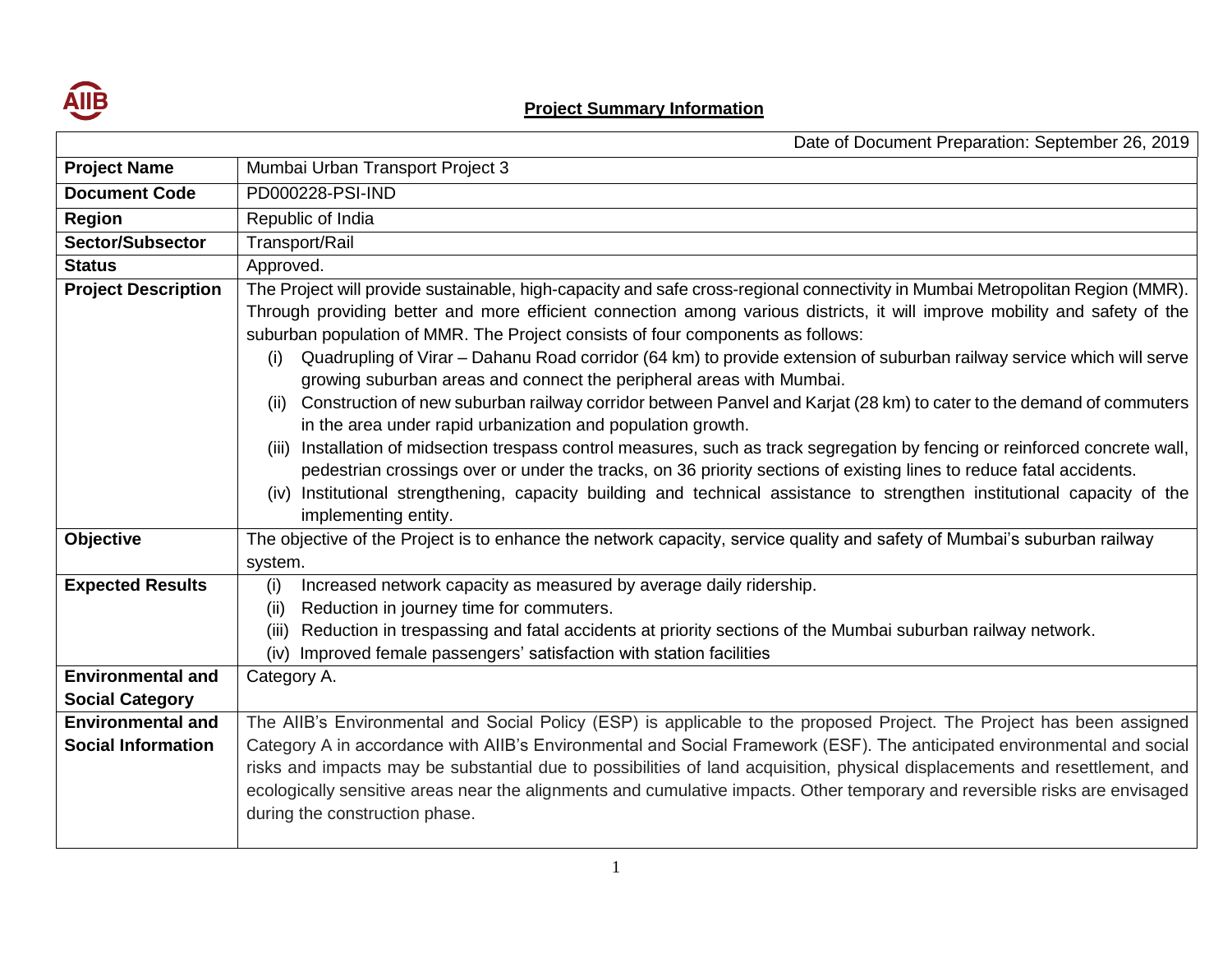|                                   | The AIIB's two Environmental and Social Standards (ESS) are triggered; ESS 1 (Environmental and Social Assessment and<br>Management) and ESS 2 (Involuntary Resettlement). |                                                                                                                                                                                                                                                                                                                                                                                                                                                                                                                                                                                                                                  |                 |                        |             |                               |                                            |  |
|-----------------------------------|----------------------------------------------------------------------------------------------------------------------------------------------------------------------------|----------------------------------------------------------------------------------------------------------------------------------------------------------------------------------------------------------------------------------------------------------------------------------------------------------------------------------------------------------------------------------------------------------------------------------------------------------------------------------------------------------------------------------------------------------------------------------------------------------------------------------|-----------------|------------------------|-------------|-------------------------------|--------------------------------------------|--|
|                                   |                                                                                                                                                                            | As required for Category A project, Environmental Assessments (EAs) and Social Impact Assessment (SIA) have been<br>developed by MRVC. Three EAs and three SIAs, one each for the two alignments, and one for trespass facilities have been<br>prepared. The EAs are accompanied by Environmental and Social Management Plans (ESMPs). To address issues of land<br>acquisition, physical and economic displacements guidance has been provided through a Resettlement Policy Framework<br>(RPF). Environmental and social documents, including local language translations of their executive summaries have been<br>disclosed. |                 |                        |             |                               |                                            |  |
| <b>Cost and Financing</b><br>Plan | <b>Financing</b>                                                                                                                                                           |                                                                                                                                                                                                                                                                                                                                                                                                                                                                                                                                                                                                                                  |                 |                        |             |                               |                                            |  |
| (USD million)                     |                                                                                                                                                                            | Item                                                                                                                                                                                                                                                                                                                                                                                                                                                                                                                                                                                                                             |                 | Cost                   | <b>AIIB</b> | <b>Ministry of</b><br>Railway | <b>Government of</b><br><b>Maharashtra</b> |  |
|                                   |                                                                                                                                                                            | A. Quadrupling of Virar - Dahanu Road<br>Corridor                                                                                                                                                                                                                                                                                                                                                                                                                                                                                                                                                                                |                 | 511.00                 | 278.00      | 116.50                        | 116.50                                     |  |
|                                   |                                                                                                                                                                            | B. New Suburban Railway Corridor<br>between Panvel and Karjat                                                                                                                                                                                                                                                                                                                                                                                                                                                                                                                                                                    |                 | 397.00                 | 182.00      | 48.00                         | 167.00                                     |  |
|                                   |                                                                                                                                                                            | C. Midsection Trespass Control                                                                                                                                                                                                                                                                                                                                                                                                                                                                                                                                                                                                   |                 | 79.00                  | 33.00       | 23.00                         | 23.00                                      |  |
|                                   |                                                                                                                                                                            | D. Institutional Strengthening, Capacity<br><b>Building and Technical Assistance</b>                                                                                                                                                                                                                                                                                                                                                                                                                                                                                                                                             |                 | 8.75                   | 5.75        | 1.50                          | 1.50                                       |  |
|                                   |                                                                                                                                                                            | Front-end Fee                                                                                                                                                                                                                                                                                                                                                                                                                                                                                                                                                                                                                    |                 | 1.25                   | 1.25        | 0.00                          | 0.00                                       |  |
|                                   |                                                                                                                                                                            | <b>Total Costs</b>                                                                                                                                                                                                                                                                                                                                                                                                                                                                                                                                                                                                               |                 | 997.00                 | 500.00      | 189.00                        | 308.00                                     |  |
| <b>Borrower</b>                   | Republic of India                                                                                                                                                          |                                                                                                                                                                                                                                                                                                                                                                                                                                                                                                                                                                                                                                  |                 |                        |             |                               |                                            |  |
| Implementation                    | Mumbai Railway Vikas Corporation (MRVC)                                                                                                                                    |                                                                                                                                                                                                                                                                                                                                                                                                                                                                                                                                                                                                                                  |                 |                        |             |                               |                                            |  |
| Organization                      |                                                                                                                                                                            |                                                                                                                                                                                                                                                                                                                                                                                                                                                                                                                                                                                                                                  |                 |                        |             |                               |                                            |  |
| <b>Estimated date of</b>          | May/2025                                                                                                                                                                   |                                                                                                                                                                                                                                                                                                                                                                                                                                                                                                                                                                                                                                  |                 |                        |             |                               |                                            |  |
| loan closing                      |                                                                                                                                                                            |                                                                                                                                                                                                                                                                                                                                                                                                                                                                                                                                                                                                                                  |                 |                        |             |                               |                                            |  |
| <b>Contact Points:</b>            | <b>AIIB</b>                                                                                                                                                                |                                                                                                                                                                                                                                                                                                                                                                                                                                                                                                                                                                                                                                  | <b>Borrower</b> |                        |             |                               | <b>Implementation Organization</b>         |  |
| <b>Name</b>                       | Soon-Sik Lee                                                                                                                                                               |                                                                                                                                                                                                                                                                                                                                                                                                                                                                                                                                                                                                                                  |                 | Dr. Prasanna V. Salian |             | R.S. Khurana                  |                                            |  |